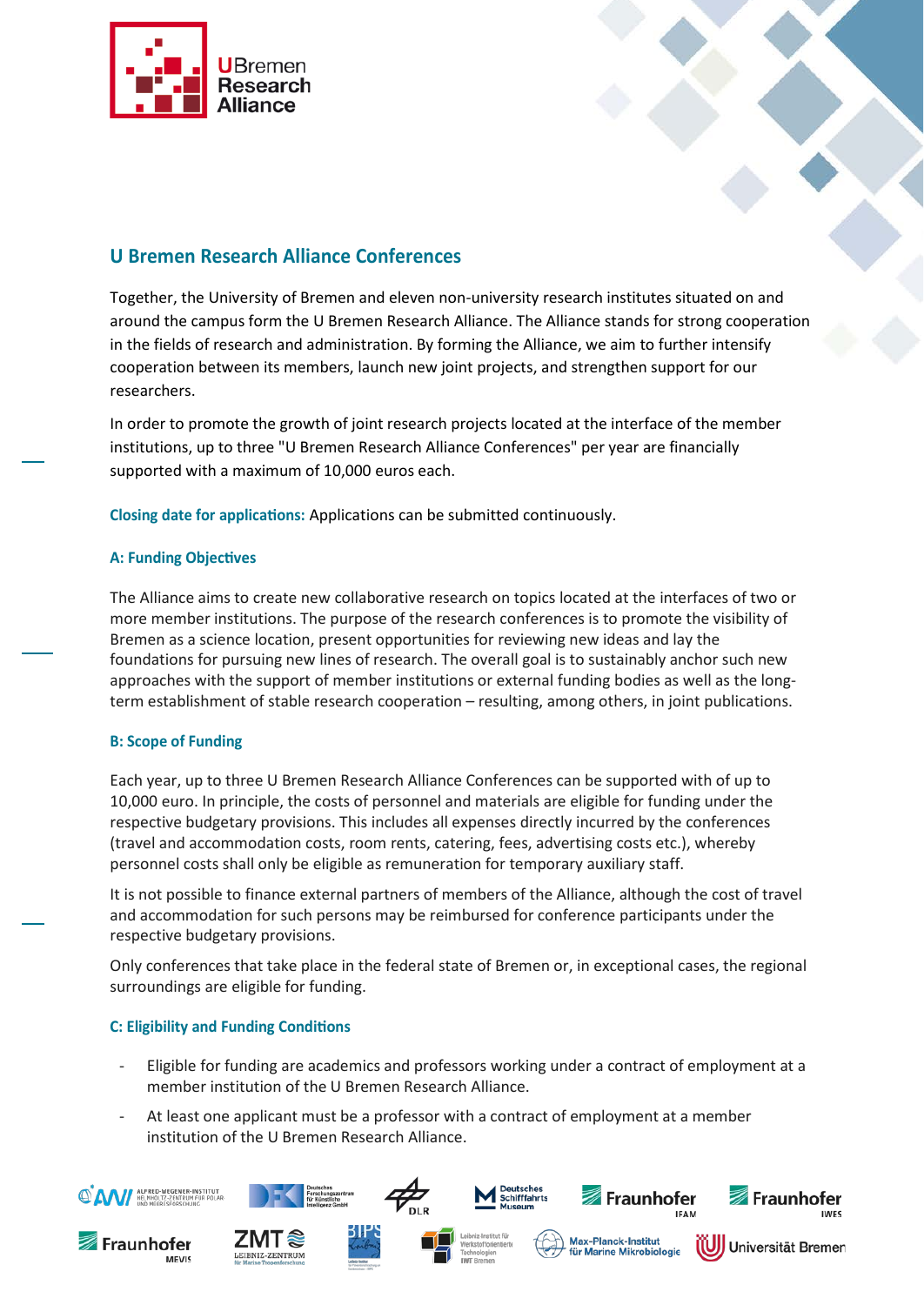

- If applicants are employed on a fixed-term basis, their contract should not end earlier than 3 months after the end of the research conference for which funding is requested. Exceptions must be justified separately.
- The funding application submitted to the U Bremen Research Alliance must specify the research topic, the orientation of the research conference and subsequent implementation perspectives according to the scheme defined under E.
- The application is to include a declaration specifying the U Bremen Research Alliance as supporter of the event.
- Applications can only be submitted by member organizations of the Alliance. A member institution applies for the lead and is responsible for managing the funds and providing the U Bremen Research Alliance with proof of how the money is used.

## **D: Criteria and Selection**

Submitted applications are checked for their eligibility by the U Bremen Research Alliance. The criteria applied are in particular:

- Proposal for a research project involving at least two member institutions of the Alliance.
- Integration of the conference topic into the research strategies of the participating member institutions.
- Scientific excellence / innovation of the research project.
- Responsible involvement of researchers from two or more member institutions of the Alliance.
- Involvement of national and international academics from universities and research institutions.
- Prospects for the implementation of the projects after the conference by the participating member institutions or external funding.
- Participants in the conference should be at least 50% non-member institutions of the Alliance. An appropriate participation of both sexes (preferably 30% or more female) as well as of early career researchers should be actively promoted.
- Wherever possible, applicants should include both males as well as females.

The funding decision rests with the co-chairpersons of the U Bremen Research Alliance.

## **E: Applications**

Applications are to be addressed to the office of the U Bremen Research Alliance. They should include:

- 0. The conference title used in connection with the trademark U Bremen Research Alliance; e.g. U Bremen Research Alliance Conference on/in….
- 1. Summary of the conference (at most 2,000 characters including spaces).